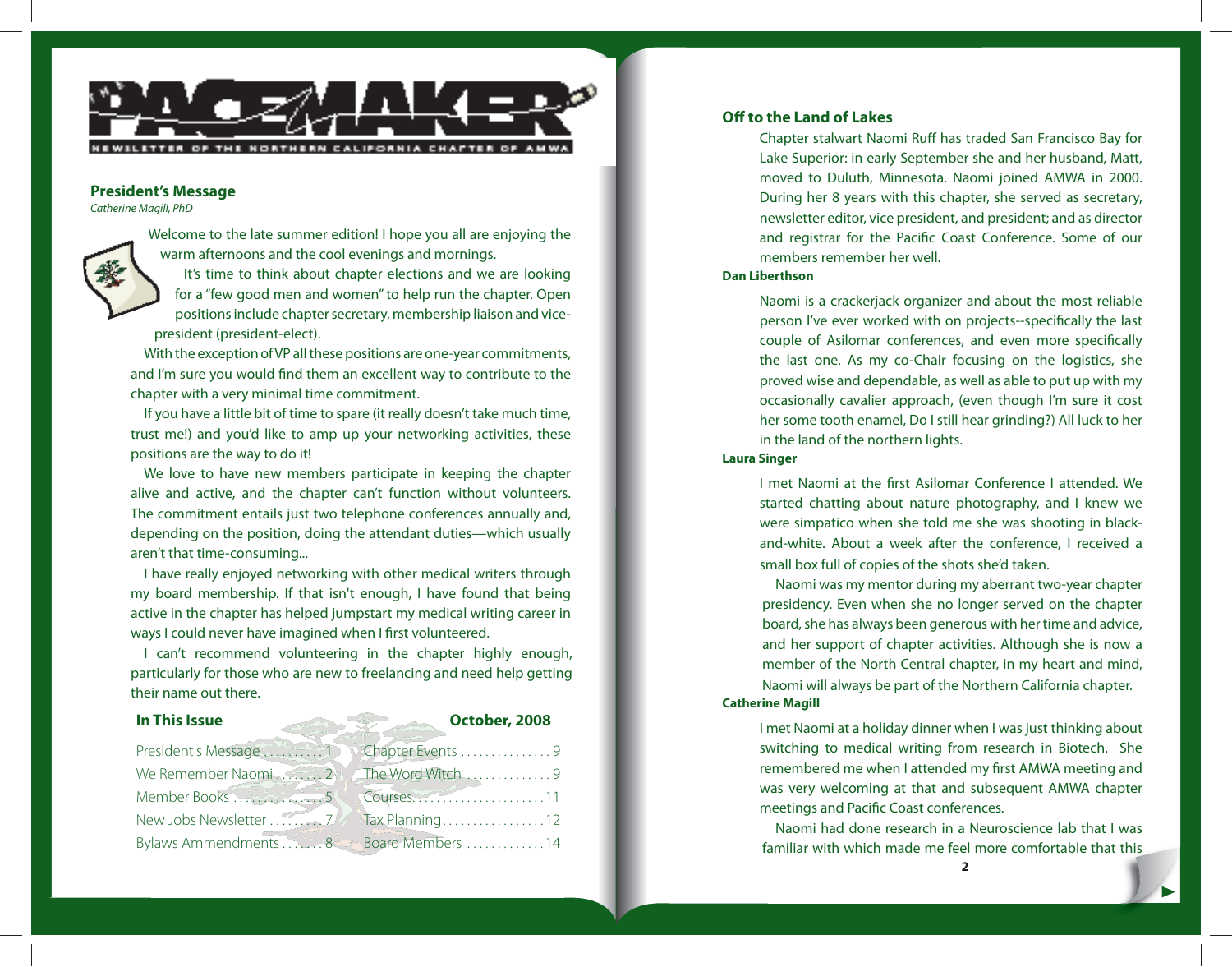was a group that I would appeal to my background in scientific research. After a couple of years of seeing her at meetings, she called, asking if I would be interested in the Vice President position. After I expressed some interest, she then mentioned that the VP position was Presidentelect!! But by this point, I was sold on participating in the chapter board. I took the position, cursing myself for accepting something that was likely to balloon into a huge thing that I wasn't prepared to deal with. But, boy was I wrong.

During my VP stint the programs chair resigned and I took that role on for the remainder of that year and enjoyed it tremendously. Upon taking the President's position I was pleased to find that the job is not that onerous and it allowed me to increase my visibility in the medical writing community.

Finally, I volunteered to help Naomi in the organization and running of the 2008 Pacific Coast conference, which she directed. She was remarkably well organized and ran a truly memorable conference that had great workshops, open sessions and chances to meet and network with other writers.

I am sad to see her leave the area, but know that she has permanently put her stamp on the local chapter. If we keep in mind the question of "What would Naomi do?" we'll all be the better for it.

#### **Tom Lang**

I met Naomi at Asilomar, soon after she joined AMWA. The only thing I remember from our first meeting was the description of her research for her PhD. (I won't repeat the description because I continue to tease her about it even today, and I don't want to lose my place as the only one who can hold this over her head.)

Over the years, we have become friends and co-workers. She has helped me teach my courses at Genentech for the past few years and has always been available to answer my questions on basic research procedures. Smart, capable, proactive, and dependable, she has helped keep the Northern California chapter moving since she joined it. Fortunately, our professional association will continue, despite her move to arguably the coldest spot in America: northern Minnesota. I predict that she will be SO GLAD to visit the Bay Area again for our course that I won't have to pay her as much; the increase in temperature will be payment enough. We'll see.

## **Marla Wilson**

My first contact with Naomi was at an STC (Society for Technical Communication) meeting where she enthusiastically sold me on connecting with AMWA. After a year or so of going to meetings, I thought it was time for me to step up and help out. Remembering how welcoming she always was, I offered to help with the brochure for the 2006 conference in Berkeley.

It was so painless that I offered myself up again for 2008 and became actively involved in the conference prep as well as the conference itself. She was terrific to work with, did a great job of organizing the whole project, made great judgment calls, followed through on any task she took on, delegated whatever could be delegated to anyone willing to do their part, and took responsibility for keeping track of those volunteers.

Naomi did an amazing job of dealing with the mountain of minutiae involved in managing the conference. In short, she was an inspiration and a great role model for anyone who would even think about taking on a key role in the Asilomar Conference. Even when the details of running the conference got challenging and trying, she never failed to professionally take care of what ever had to be taken care of. And she did it with a smile. I hope to continue helping out with the conference, and I'm sure there are many other AMWA members quite capable of continuing the tradition. But I will miss working with her and all that she brought to the conference, as well as to the Northern California chapter of AMWA. I hope she'll stay in touch with the chapter no matter where she actually resides!

## **Sunny Bishop**

We really are going to miss you Naomi! You did a yeoman's job for our chapter. I bet if you had \$1 for every hour you spent on AMWA business, you could pay for a really wonderful cruise somewhere.

When I first met you, the chapter had been sleeping for several years and you woke it up! It was your energy, drive, will, whatever moved you, that jump-started the chapter. We started having regular member meetings again, had well-run

**3 4**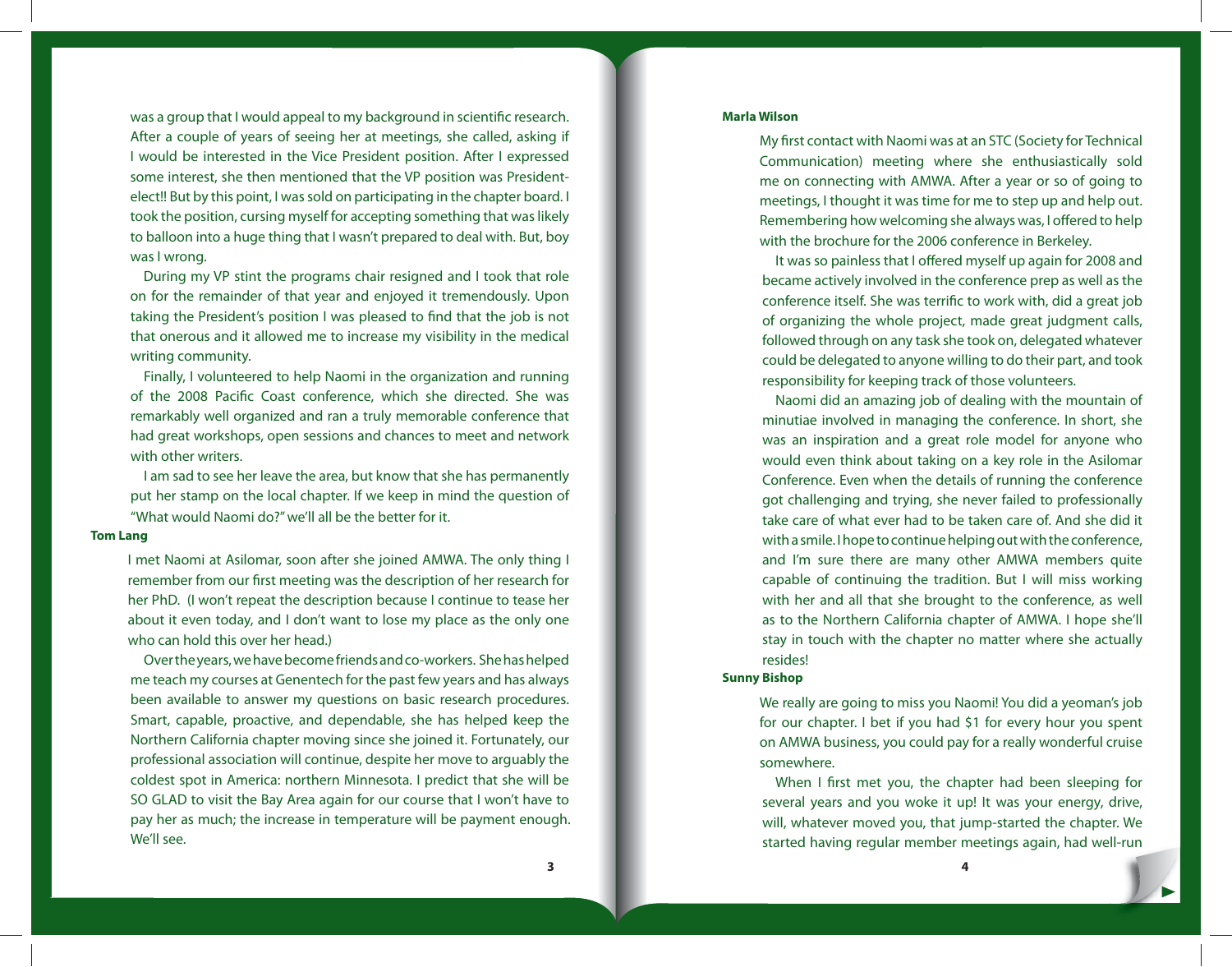board meetings, and attracted volunteers. But that wasn't enough for you. You involved yourself with the regional conference and shouldered much of the work for two conferences in a row. Your logical approach and reasoned decisions firmly steered both organizations towards successful operations. It may not be possible to fill your shoes with the feet of just one of us regular folks. Warmest wishes,

## **Maggie Norris**

Hardly anyone now remembers, but there was a long period when Northern California was one of AMWA's most active chapters. We met 8 or 9 times a year, not counting National or Asilomar, and had around 40 members, established and new, at every meeting.

Then, in the mid-1990s, a lot of things changed in the industry, locally and globally. There was a period of a few years during which the chapter became very nearly inactive: months went by between meetings and there was very little activity otherwise. Some of us were worried about the continued existence and relevance of the chapter, which had been a source of professional identity and warm collegial relationships.

Anne Stauffer, then chapter president, and I attended the Asilomar conference in 1998 with this as our main goal: to find members for almost an entire new board for the coming year. By the end of the conference, we had 2 volunteers: Sharon Tellyer and Naomi Ruff. Having gotten acquainted with them at the conference, we felt new confidence in the future of the chapter.

Between their own efforts and their ability to inspire others, they revived our dear AMWA N Cal and are, I think, largely responsible for its continuing to be the very special professional organization that it is.

Thank you, Naomi, for your hard work and collegiality. Good luck to you and Matt in your new / old home.

# **Writing with Naked Elbows**

Anne Ahlman, MPT

Author, Naked Elbows: A Physical Therapist's Reflections on Patient Care, Intuition, and Healing (Gannett Healthcare Group, August 2008)

They say that the process of getting a book published is akin to climbing Mount Everest in a motorized wheelchair. From personal experience, I can tell you the wheelchair is more likely to be a manually operated one.

After being inspired by Dr. Atul Gawande's award-winning book, Complications: A Surgeon's Notes on an Imperfect Science, I thought "wouldn't it be great to write something like that about the physical therapy profession?"

Once the idea took hold, writing became a stolen pleasure. It was something I squeezed it in on nights and weekends around my clinical work and my medical writing and editing jobs.

The stories flowed as I remembered the funny, the humbling, and the intimate experiences I'd had in PT school and when treating patients in a variety of settings. To my delight, the book quickly took shape as I explored aspects of patient care from the other side of the treatment table, always honoring the connection that occurs between therapist and patient.

But when my book, Naked Elbows: A Physical Therapist's Reflections on Patient Care, Intuition, and Healing, was completed, the real work began—just what was the best way to get my book into print?

The task seemed insurmountable. It was doubtful the big New York publishers would want to pick up the work of an unknown first-time author. And I didn't want to have to selfpublish my first book.

As with most of my important life transitions, projects, and career moves, serendipity intervened.

Although I had completed writing the book before leaving freelance medical writing to become the medical editor of a new physical therapy magazine, it didn't occur to me to ask the magazine publisher about my little book project for many months...but once we signed the contract, my journey ascending Everest began.

From editing to formatting and from layouts to cover art, I felt much like poor condemned Sisyphus eternally pushing his huge boulder up that unending hill - until now.

As I collapse panting on the top of the hill, published book firmly clutched in my sweating hands, I can reflect on my labors and watch the huge rock of the publishing process freely tumble away down the opposite side.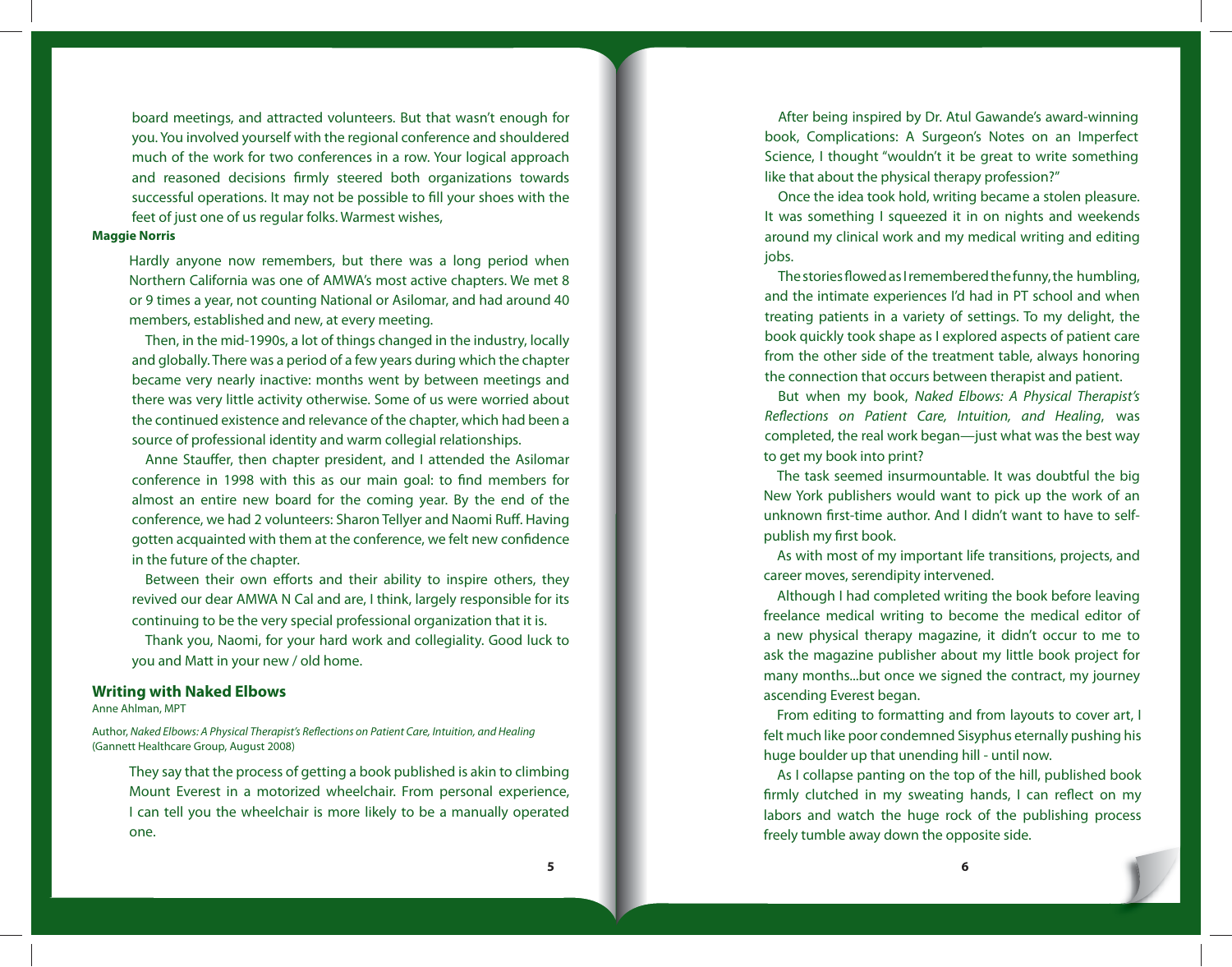It wasn't really so different from working with recalcitrant patients after all.

 Physical therapists are known to be part Florence Nightingale and part Attila the Hun, with each therapist deciding on the proper proportions according to the needs of the patient.

There are times for tact and encouragement, and there are times to display single-minded determination as we bring our patients toward functional independence...these qualities came in handy during the process of pushing my book up the publishing mountain.

Thankfully, this PT was able to survive the journey, and the wheelchair is safely back in the barn.

# **Are you looking for a contract or staff job?**

Susan Caldwell, PhD

If you answered yes, you need the Biotech Ink Insider!

The Insider is a weekly job newsletter listing current open positions for medical writers, editors, proofreaders, and related specialists in biomedical fields.

Each free issue has contract and staff jobs for medical writers and similar positions, and the job descriptions come from writers, recruiters, and hiring managers. The newsletter is free to subscribers and free to those who list jobs.

If you'd like to subscribe, please send your request for a subscription and a sample issue to: caldwell@biotechink.com.

You can read more about the *Insider* on the starter web page, www. biotechinkinsider.com.

For more information about subscribing or listing an open job description in the Insider, please contact Dr Susan Caldwell (caldwell@ biotechink.com).

The Biotech Ink Insider is a joint publication of Biotech Ink, LLC (www. biotechink.com), and WordAngel Document Design Solutions (www. wordangel.com). The Biotech Ink Insider reserves the right to refuse job listings that are outside the scope of the newsletter or have inappropriate content.

DISCLAIMER: The Biotech Ink Insider and Biotech Ink, LLC, provide the Biotech Ink Insider jobs list on an "as-submitted basis," and neither assumes responsibility for, nor guarantees the quality or accuracy of, any listing or response.

All listings are provided as a free service and courtesy to subscribers and users, and users assume all risk in using the jobs list information.

**Pacific Coast Conference Bylaw Amendments** Catherine Magill, PhD

> Now that the 2008 Pacific Coast (Asilomar) conference has been successfully completed, there are some related items that I need to share with the chapter membership.

In past years, we have kept the conference finances and the chapter finances completely separate so that there is neither any intermingling of funds, nor the opportunity for wayward chapter members to access the conference till.

That separation has helped the chapter to avoid any conference-related financial mishaps over the years. At the same time, there is now a bit too much distance between the two organizations, conference and chapter.

We need to codify our existing guidelines to ensure that the chapter takes full ownership of hosting the conference every other year. Even years are hosted by the Northern California chapter, odd years by the Pacific Southwest chapter. Our next conference will be held in 2010.

In order to strengthen the bond between chapter and conference, we feel that adding a new position to the chapter board, Conference Director, is warranted.

This would be a two year position as the conference takes about 18 months from start to finish. Our intent is to ensure that having the Conference Director on the board will ensure that lines of communicatic remain strong and open.

And while we have kept chapter and conference funds separate in practice, we need to add language to the Bylaws to codify that safeguard.

In the upcoming fall election you will see two amendments on the ballot. Both amendments must be approved by the chapter membership before they are added to the Bylaws.

They are,

1) adding the Conference Director as a Board Member, and 2) ensuring that the funds are kept separate.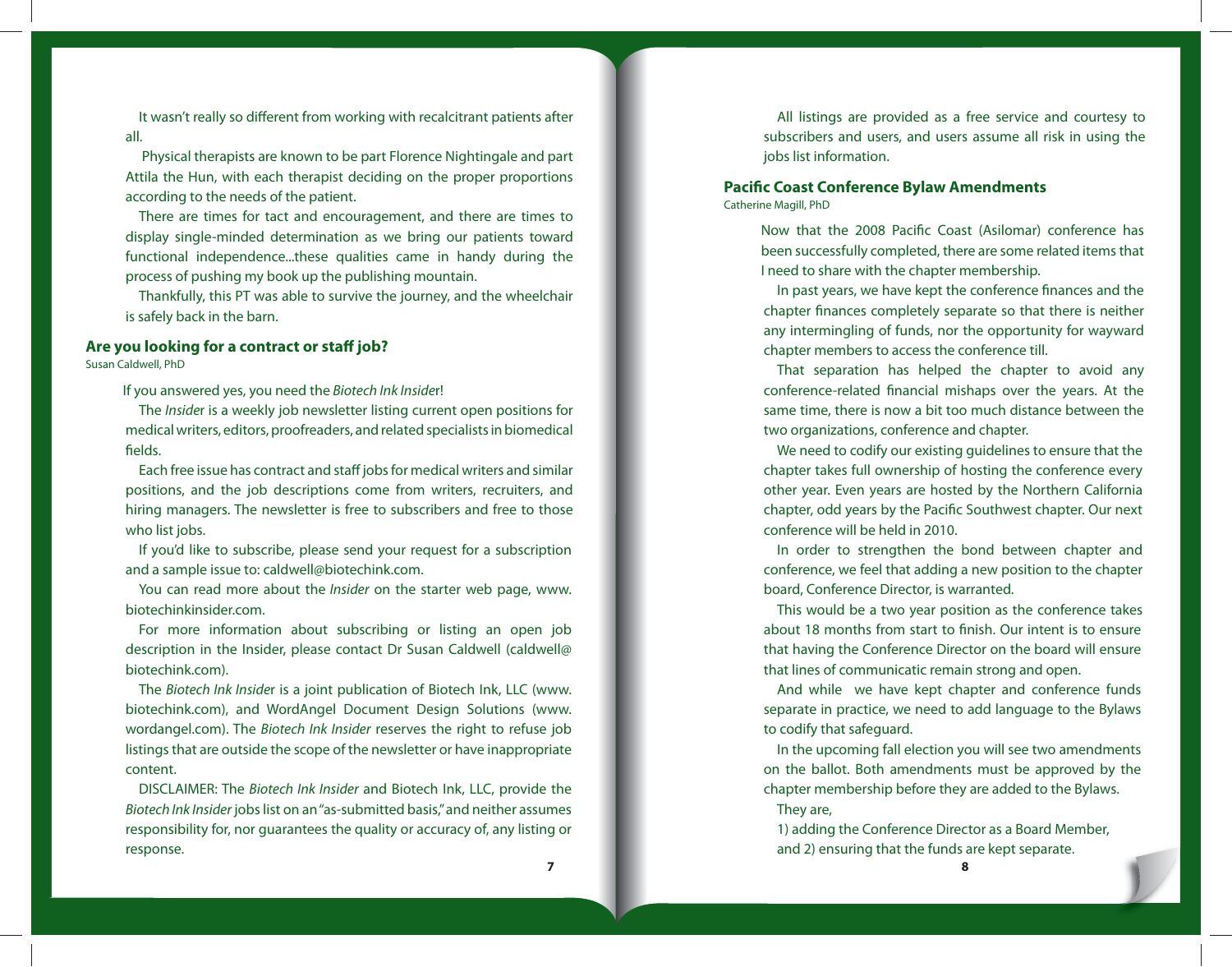These two amendments will significantly increase the strength of our connection to the conference and ensure that future conferences are as successful as they have been in the past.

#### **Chapter Events**

Catherine Magill, PhD

We had a good turnout for the most recent live installment of the everpopular "Word Tips and Tricks", offered by our own Word Witch, Maggie Norris.

Maggie's presentation was titled Word Templates: Normal-dot-dot, and how it can work for you. This workshop was held at the Pyramid Alehouse in Berkeley and touched on many issues we deal with daily using styles and formatting in Microsoft Word.

We are also preparing other fall/winter events.

 Possibilities include the Public Library of Science (PLoS) to talk about the open access movement, local author Mary Roach , a freelance panel on issues of publishing books and managing work/life balance, and Adobe to talk about their software for scientific illustrations.

Please let us know if you have suggestions or ideas for events that you think would be of interest to other members of the chapter. We would love to get good ideas put into action.

Also, please let us know about events that are being hosted by other organizations that would be of interest to our membership. We can always circulate announcements of RELATED events to our chapter membership.

# **The Word Witch: How to To View the Template Maggie Norris**

Recently, a number of us met on a Saturday afternoon at the Pyramid Alehouse in Berkeley to discuss Normal-dot-dot and customized Word templates.

One of the challenges we encountered early on is that there is no direct way to view the template.

 Here are some of the indirect ways we used to visualize the Word template.

## **Generate the TOC**

By default, the table of contents (TOC) generated through the Index and Tables dialog box reflects the heading structure embodied in the template.

It displays the text of every paragraph to which any of the top 3 built-in Heading styles have been applied.

If these heading styles have been applied consistently, the TOC will also reflect the information hierarchy in your content outline.

# **Style Area**

The Style Area is a pane at the left edge of the screen display that is visible in Normal and Outline views.

Don't worry, the Style Area is not visible in Page Layout view and does not print. With Style Area view options set correctly, the name of the paragraph style displays beside each paragraph.

To set up viewing of the Style Area, call up the Options dialog box.

Windows: choose Tools | Options.

Mac: choose Word | Preferences.

In the View tab, almost at the bottom, enter 1.0" in the Style area width field. View your document in Normal view (View | Normal).

## **Reveal Formatting Task Pane**

In Windows, Reveal Formatting is one of several powerful features available through the Task Pane. To display the Task Pane, from within the file, press F1. Choose Reveal Formatting from the drop-down list at the top right of the Task Pane.

The Reveal Formatting pane displays the style sheet (the specifications of the paragraph style) of the paragraph with the insertion point. Move the insertion point to a different paragraph to see the style sheet for that style. Click on any of the hyperlinks to change the associated spec. You can also view 2 styles simultaneously and compare them.

At certain points in the work flow, I find that displaying both the Style Area and the Reveal Formatting pane enables me to apply the template formatting consistently and efficiently.

# **Membership Update**

The Northrn California chapter is on the move. We have added 42 new members since July!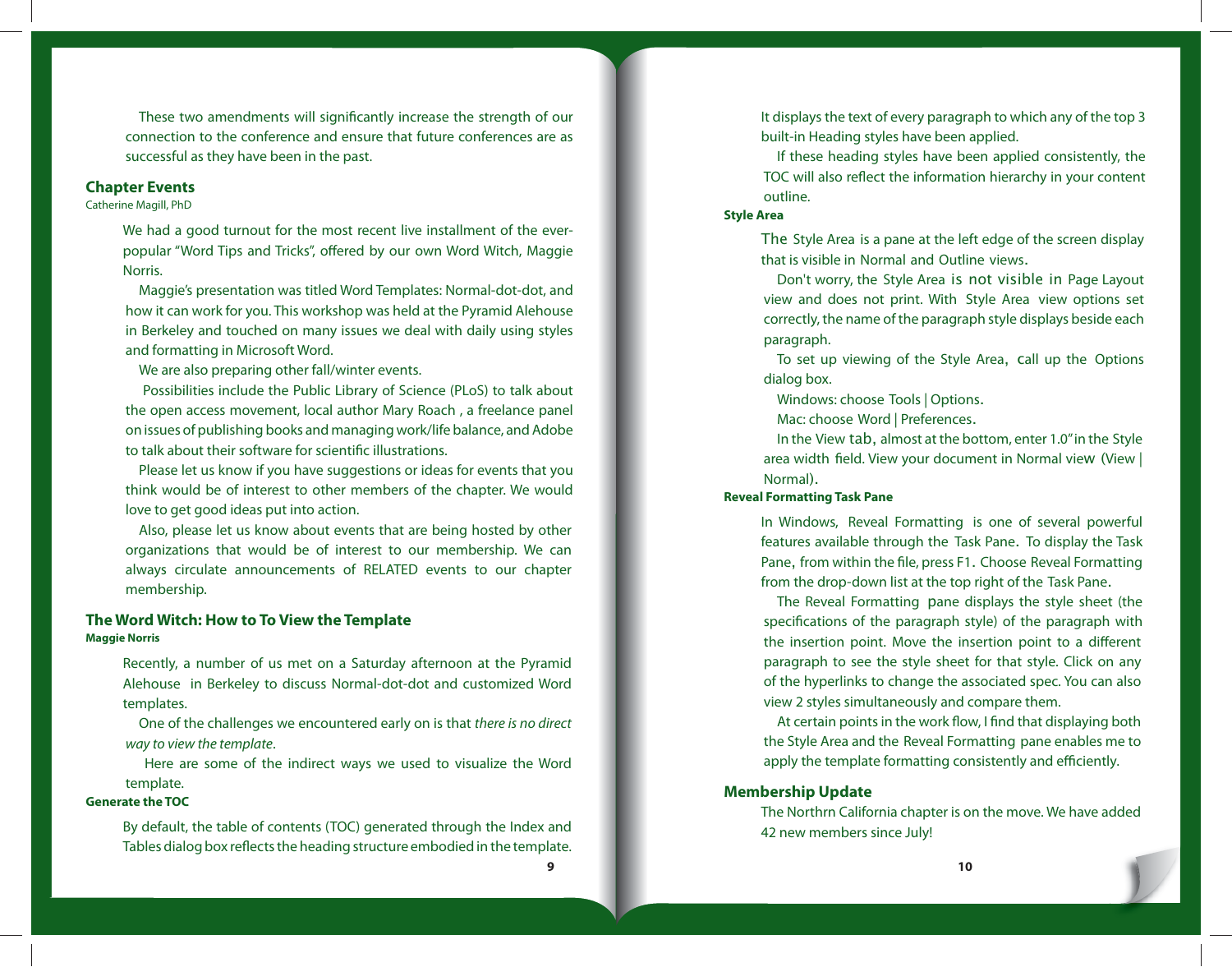New members include: Lorelei Bosserman, Danya Bueneman, Melissa Burns, Denise K Chun, PhD, Carol Cohen, Gorazd Drozina, MD, PhD, Isabel Gaston, PhD, Elia Gonzales, Johanna J Grossman, PhD, Bryan Hains, PhD, M.A., Bradley Hayden, PhD, Hilary Heuer, PhD, Nyssa Hoch, Jihwon Im, PharmD, Cindy Joy Key, Jennifer S Klein, Ingrid C Koo, PhD, Robin D LeWinter, PhD, Martyn Lewis, MS, PhD, Tamsin M Lindstrom, PhD, Gina L Magliocco, BS, Angelica F Maurer, BSN, MBA, Gerardine McLean, RN, BA, Alia L Merla, PhD, Valerie D Mulcaire, Melissa Newt,Vivian Nguyen, PhD,Penrose S ODonnell, MD, MBA, Caren A Rickhoff, BS, Robert John Romanelli, PhD, Janessa E Ruckle, Dipali Samel, MS, Sara L Selis, MS, Arushi Sinha, Lisa B Stockwell, BA, Lili Shiau, MD, Julie R Snider, BA, Thais McAbeer Turner, Kim Wagner, MA, RAC, Erin Williams, RN, BSN, Yomi S Wrong, Cindy Yun, PharmD

Please welcome them in person when you see a new face at the next chaper event!

# **UC Davis Craft Workshops Advanced Fiction: Writer's Craft Workshop**

2.5 quarter units academic credit, X410.8

You've learned basic tools for fiction writing and are ready to tackle more advanced writing techniques.

Hone and finesse your writing skills by exploring point of view and sense of place, crafting a scene, using narration techniques and creating compelling dialogue. Discuss effective ways to infuse manuscripts with your personal style. Enhance your weekly writing assignments through guided exercises and workshop discussions of published work.

Learn to critically read the writing of others and how to respond with thoughtful feedback.

Suggestions and encouragement are emphasized to help you build confidence and push your writing to the next level.

Required textbooks: Tools of the Writer's Craft, by Sands Hall, ISBN 0972722572. Best American Short Stories 1999, by ed. Amy Tan, ISBN 039592684X.

Prerequisite: Tools of the Writer's Craft or equivalent. Basic writing skills, some writing experience and a good command of the English language.

- 8 meetings
- Jan. 15-March 5: Thurs., 6-9 p.m •
- Sacramento: Sutter Square Galleria, 2901 K St. •
- \$325 (\$345 if postmarked after 01/01/2009). Enroll in section 083WRT142 •
- Special discounts for groups. •

## **Nonfiction Writing Workshop**

2 quarter units academic credit, X410.4

Make the leap from classroom writer to successful author in this resultsoriented workshop where you prepare two pieces for publication.

> Refine the skills learned in the prerequisite courses through in-depth, hands-on experience and ongoing discussions.

> Gain invaluable knowledge of the publishing industry, learn useful tools for preparing nonfiction work and develop a lasting network of peer writers. This course may be repeated for credit.

> Required textbooks: The Complete Idiot's Guide to Getting Published, 4th ed., by Sander & Bykofsky, ISBN 1592575188. Jeff Herman's Guide to Book Publishers, Editors and Literary Agents 2009, by Herman, ISBN 0977268341.

> Prerequisite: Successful completion of Enhancing Writing Skills for Publication is preferred.

- 8 meetings
- Jan. 5-March 9: Mon., 6:30-9 p.m. (No meeting Jan. 19 or Feb. 16)
- Sacramento: Sutter Square Galleria, 2901 K St.
- \$305 (\$325 if postmarked after 12/22/2008). Enroll in section

 For more information, please check the UCD Extension webisite, http://extension.ucdavis.edu/, arts and humanities, writing.

**Make Tax Planning a Year-Round Job** Julian Block

> Quick: What is the biggest single item in your monthly budget? If you're like most people, your spontaneous answer is probably